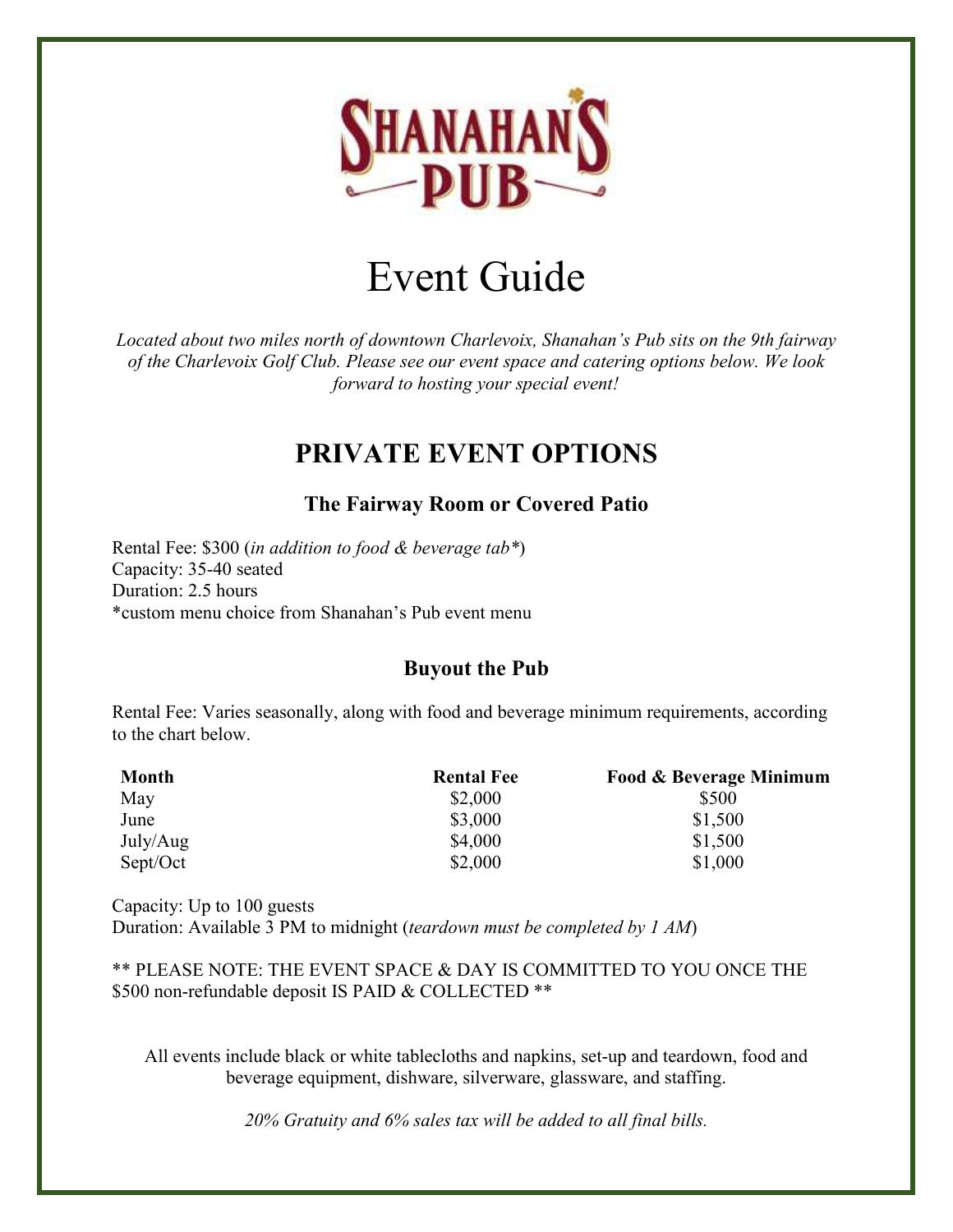

# **CATERING MENU**

# **Buffet Style Menu Options**

*\$27 per person ++*

#### **Hors D'oeuvre Display**

**(Pick 2)** of the following options: ▢ Bar Cheese with Crackers  $\circ$  Hummus & Veggie Tray ▢ Deviled Eggs ▢ Spinach Dip & Pita

▢ Jalapeno Poppers ▢ Truffle Fries ▢ Meatballs with Stout Gravy ▢ Bruschetta

**Salad Selection –** *All options include butter & rolls (upgrade to plated salad for +\$1.50/person)* **(Pick 1)** of the following options:

▢ Mixed Garden Salad *mixed greens│carrot│tomato* ▢ Caesar Salad *romaine lettuce│parmesan│croutons*

▢ Wedge Salad *romaine wedge│tomato│bacon*

#### **Side Selection**

**(Pick 1)** of the following options - *(Add a second choice for +\$2/person)*: ▢ Roasted Red Skin Potatoes ▢ Mashed Potatoes ▢ Wild Rice ▢ Mac & Cheese ▢ Fettuccine Alfredo ▢ Baked Beans

#### **Vegetable Selection**

| <b>(Pick 1)</b> of the following options - <i>(Add a second choice for</i> $+ $1.50/person)$ : |                              |
|------------------------------------------------------------------------------------------------|------------------------------|
| $\circ$ Vegetable Medley                                                                       | □ Glazed Carrots             |
| $\circ$ Creamed Spinach & Artichokes                                                           | $\circ$ Green Bean Almondine |

#### **Protein Selection**

| <b>(Pick 2)</b> of the following options - <i>(Add a third choice for</i> $+$ \$4/ <i>person)</i> : |                                                                 |
|-----------------------------------------------------------------------------------------------------|-----------------------------------------------------------------|
| $\circ$ Chicken Marsala                                                                             | $\circ$ Eggplant Neapolitan                                     |
| $\circ$ Chicken Parmesan                                                                            | breaded eggplant, house-made herbed                             |
| $\Box$ BBQ Pork Ribs                                                                                | mozzarella, tomato, basil, palomino sauce &<br>balsamic drizzle |
| $\circ$ Walleye Piccata +\$5/person                                                                 |                                                                 |
|                                                                                                     |                                                                 |

#### **Carving Station Options** *(Add one for +\$5/person*):

▢ Prime Rib

▢ Beef Brisket

▢ Corned Beef ▢ Pork Tenderloin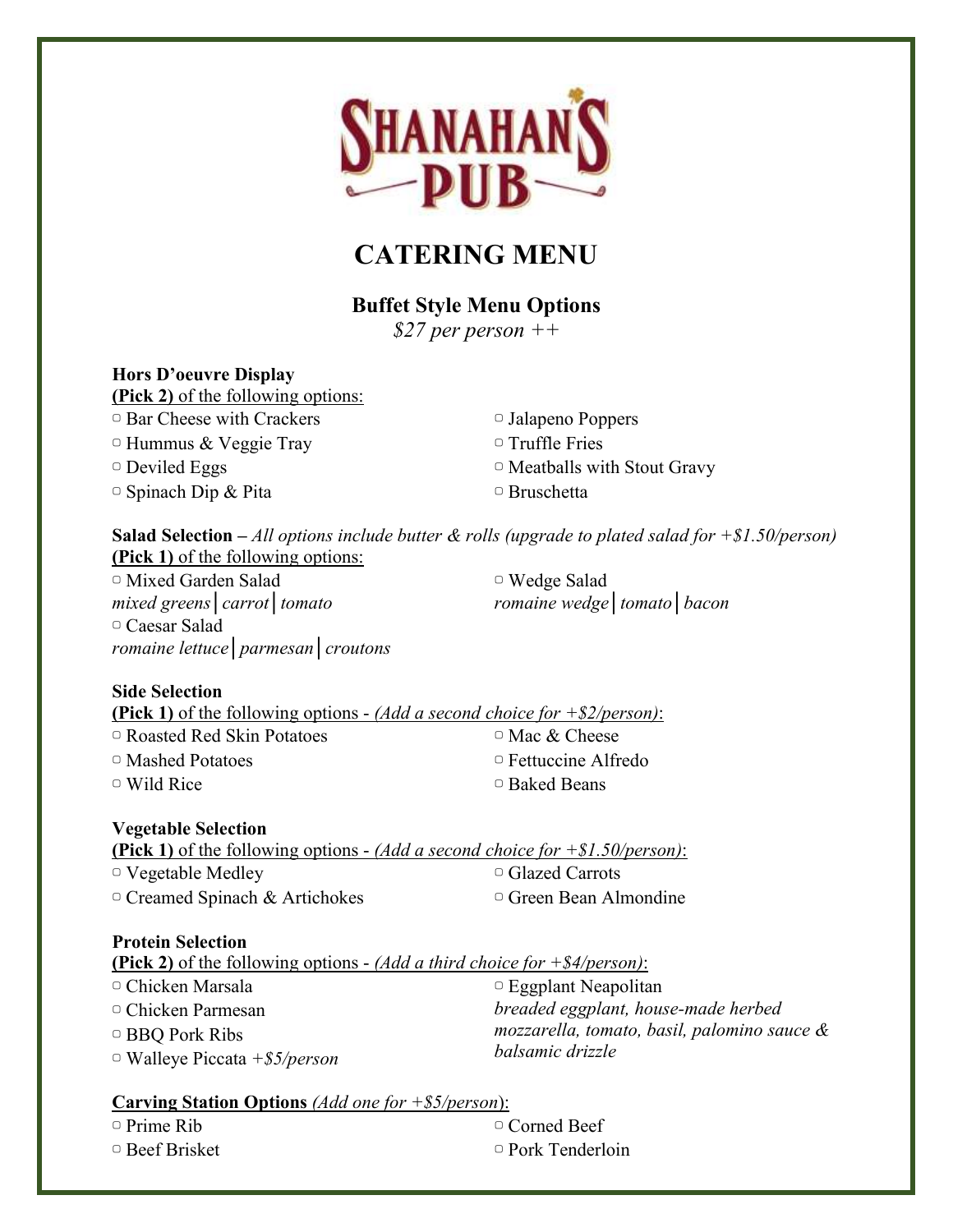

# **Plated Dinner Style Menu Options**

*\$35 per person ++*

## **Hors D'oeuvre Display**

**(Pick 2)** of the following options: ▢ Assorted Cheese with Crackers  $\circ$  Hummus & Veggie Tray

▢ Deviled Eggs

 $\circ$  Spinach Dip & Pita

▢ Spinach Triangles

▢ Truffle Fries

▢ Meatballs with Stout Gravy

▢ Bruschetta

**Salad Selection -** *All options include butter & roll* **(Pick 1)** of the following options:

▢ Mixed Garden Salad *mixed greens│carrot│tomato* ▢ Caesar Salad *romaine lettuce│parmesan│croutons*

▢ Wedge Salad *romaine wedge│tomato│bacon*

# **Plated Dinner Selection**

*Served with Whipped Potatoes or Wild Rice & Vegetable Medley and dessert* **(Pick 1)** of the following options:

▢ Blackened Salmon ▢ Dijon Crusted Pork Chop ▢ Chicken Marsala ▢ Walleye Piccata ▢ Ribeye Steak ▢ Stuffed Portobellos *a duo of spinach, chevre, garlic & herb stuffed portobellos* \*\* FOR INVITE PRE-ORDER, PICK 3 OF THE CHOICES ABOVE \*\*

# **Duet Plated Dinner Selection**

*Served with Whipped Potatoes or Wild Rice & Vegetable Medley* **(Pick 1)** of the following options: ▢ Chicken & Portobellos *\$36/person++* ▢ Ribeye & Walleye Piccata *\$42/person++*

# **Bar Services**

# **Bar Menu Options** *(Soft Drinks, Juices, Beer, Wine, Spirits)*:

▢ No Host Cash Bar *Each guest is responsible for payment of their own personal bar tab* ▢ Hosted Beer & Wine Only *A prearranged & consolidated menu* ▢ Hosted Select or Open Bar *A specified or open beer, wine, and liquor collection*